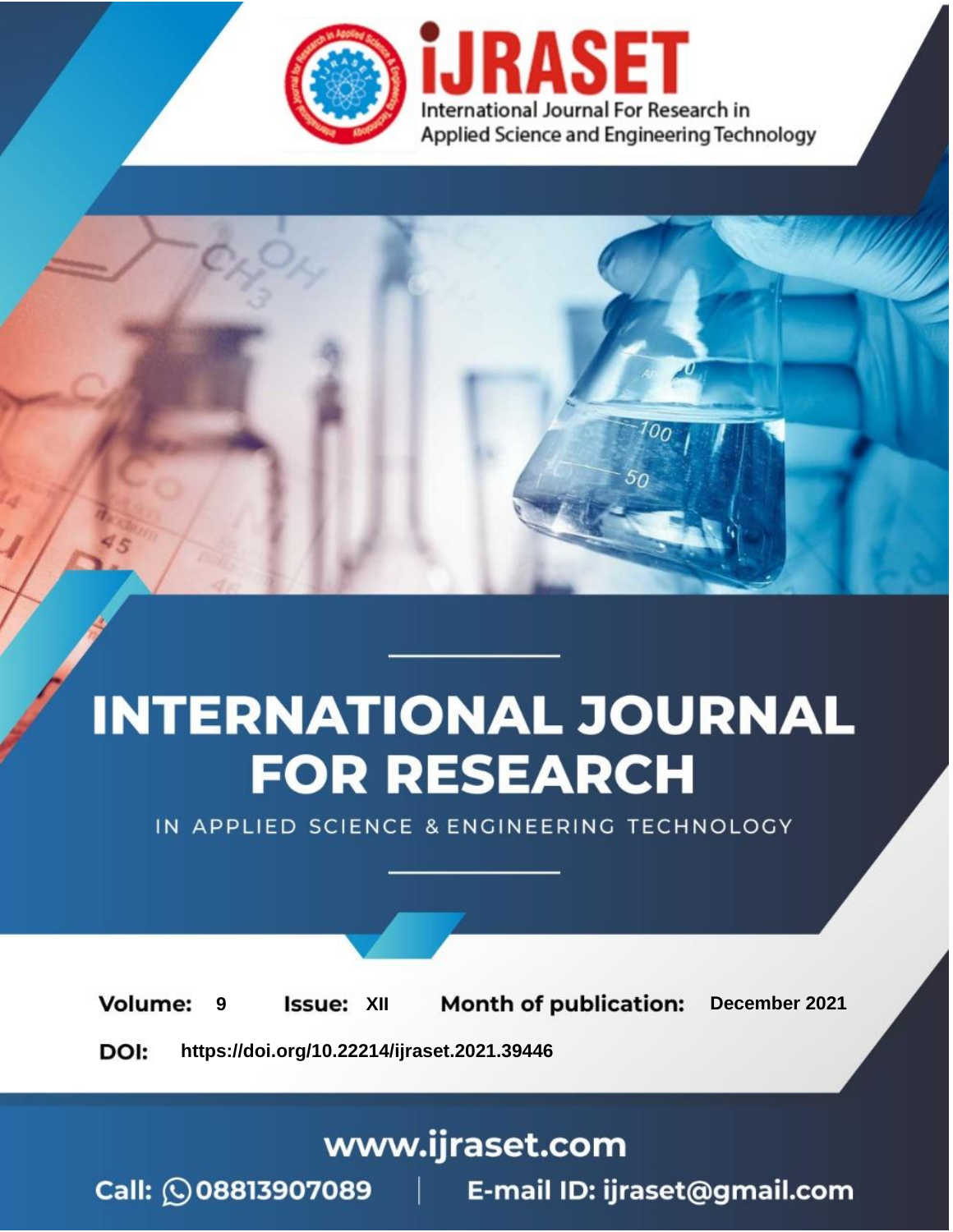

## **Management of Land, Water, Material and Technical Resources and Their Efficient Use in Agriculture**

Yusupov Gulboy Amirovich

*Lecturer at the Department of Economics and Management, Termez State University*

*Abstract: This article describes in detail the management of land, water, material and technical resources and their efficient use in agriculture.*

*Keywords: Land resources, water resources, indicators of land and water efficiency, Land monitoring and state land cadastre, capitalization of land resources.*

### **I. INTRODUCTION**

One of the foundations of the agricultural economy is natural resources. The most essential elements of natural resources are land. Land is the main factor of agricultural production, the object of labor as an object of labor-oriented, as well as the location of various products, housing for humans and tools for the survival of flora and fauna. Every people and nation recognizes the land as its main asset, combining several conditions and factors to describe the advantages of agriculture through land.

Land resources are the sum of the land surface, which includes other natural objects. These are: forests, plants and other living organisms, water bodies. Water resources of land resources include lakes, ponds and ponds, canals. Oceans, seas and rivers are part of water resources. The land and water resources of each state are the source of life in nature and society, and land and water require each other to exist. The importance of land in society is immeasurable. It will house buildings for citizens and grow various products. This means that land plays an important role in agricultural production. Because it is the sleeve's main means of production in this industry.

A variety of products are grown as a result of sowing seeds and seedlings and cultivating them. This means that all types of products grown in the network are obtained using land and water. According to the British economist William Petty, "the earth is the mother of wealth ..."

The republic's agriculture is based on irrigation. Therefore, water is as much a necessary tool as soil. Most agricultural products, such as cotton, rice, tobacco, vegetables, melons, corn, wheat, barley, and fodder, are grown on irrigated land. About 95% of the gross agricultural output comes from irrigated lands. Land and water play an important role in meeting industry's demand for agricultural raw materials and the population's demand for food. The more rational and efficient use of land and water, the greater the volume of products, the higher the level of satisfaction of the above requirements. However, when using land as a primary tool, it is advisable to take into account the following features:

- *1)* Limited land area and non-reproduction. Mother Earth is limited by nature, its area cannot be expanded by man. Because it is a product of nature. Other fixed assets, such as tractors, machines, can be manufactured as desired to meet demand;
- *2)* That the earth is a product of nature. The earth is a product of nature. Therefore, its future depends on nature. Other fixed assets, such as buildings, structures, combines, and tractors, are the product of human labor. They can be produced by humans when needed. The earth cannot be produced by man;
- *3)* Land is a perpetual means of agricultural production. The lands existing in the territory of the Republic have been used by our predecessors in the cultivation of agricultural products, we are using them now, and our descendants will use them in the future;
- *4*) The ability to move land from one place to another for the purpose of growing agricultural products is limited. It can be used wisely in its location, ie in a stationary state. But it is possible to take machines and tractors to the required place, to carry out various works, to build buildings and structures in the required place;
- *5)* The presence of soil fertility, which is the top layer of the soil, its increase as a result of scientifically based cultivation. In fact, if the soil is tilled and fertilized in time, its fertility can increase. But other fixed assets are physically degraded as a result of their involvement in the production process. Over time, they also become obsolete as a result of advances in science and technology.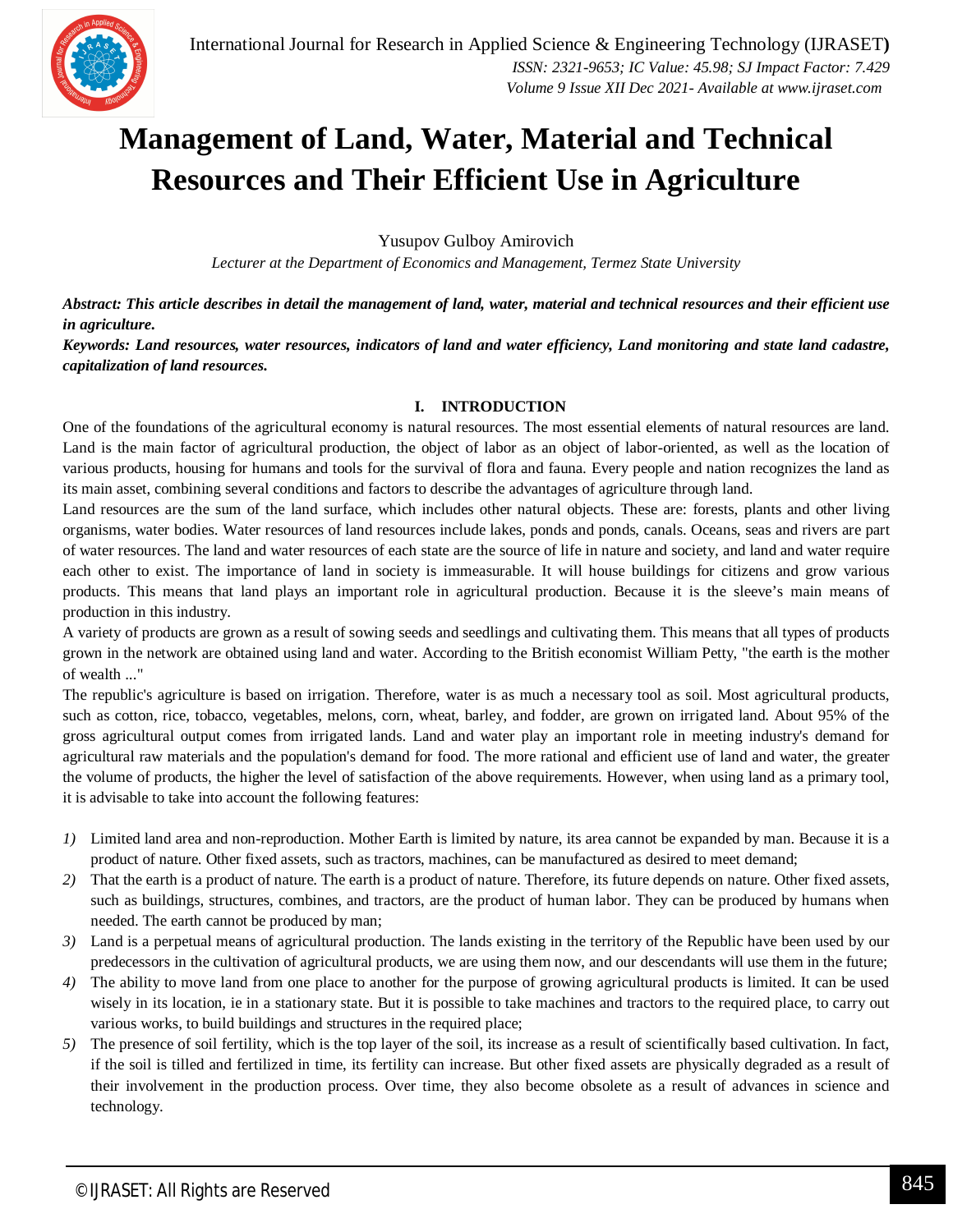

### International Journal for Research in Applied Science & Engineering Technology (IJRASET**)**

 *ISSN: 2321-9653; IC Value: 45.98; SJ Impact Factor: 7.429 Volume 9 Issue XII Dec 2021- Available at www.ijraset.com*

However, if the land is taken care of and used wisely and efficiently with the introduction of scientific and technological advances, its productivity can increase. But this does not mean that its productivity is not limited. Therefore, it is advisable to use the fertility of the land for entrepreneurship.

In agriculture, soil fertility, which is the top layer of land, is of great importance. There are the following types of soil fertility in life: natural, artificial and economic fertility. The natural fertility of the soil is a product of nature. It is formed over many years as a result of the influence of nature. Its condition depends on the amount of sunlight and precipitation, the effects of wind and water. In their positive effect, the natural fertility of the soil is good. Artificial and economic productivity can be formed and increased as a result of human labor. In particular, it is possible to increase the economic fertility of the soil by spending labor, money, improving the irrigation and reclamation of lands, sowing and fertilizing them, and good quality tillage. The quality of water used in agriculture is not the same in all regions and differs from each other.

For example, in most areas of Andijan, Namangan and Ferghana oblasts, the quality of water used for irrigation is good, ie they contain a variety of minerals that negatively affect productivity, but in the Republic of Karakalpakstan, Khorezm region, the water used contains chlorine. and many other substances. That is why their quality is extremely poor. This has a negative impact on the volume and quality of agricultural production. In the future, it is possible to increase the volume, quantity and improve the quality of agricultural products through the effective implementation of all measures aimed at improving land fertility and improving water quality.

Land resources, like other resources, have their own characteristics. First of all, the earth is a product of nature, a gift that cannot be created by human labor. Man can only improve the condition of the earth, or make it worse at all, by directing his labor to the earth. However, man cannot create land resources of his own free will. Second, land is a limited natural resource. Man cannot increase or decrease the earth as much as he wants. Therefore, the main goal is to use the land efficiently and properly. In a country, the amount of land is determined by its boundaries, while in general, the amount of land is determined by the land surface.

Land resources are a complex complex from a physical point of view. This complex is characterized by a combination of various factors (chemical, physical, biological). Land resources consist of different plots of land, which differ from each other by soil type, topography, quantity and other characteristics.

Third, the earth is an eternal means of production. Also, land does not always lose its place as a key factor in production. It can be used to increase funding, efficient and effective use of agricultural land through modern production technologies, as well as for industrial and housing construction. At the same time, despite the fact that technical progress has reached new heights, the land can not be replaced by other factors of production.

In accordance with the Land Code of the Republic of Uzbekistan, the land fund is divided into the following categories according to the main purpose of land use:

- *a)* Agricultural land land allocated for agricultural purposes or intended for this purpose. Agricultural lands are divided into irrigated and non-irrigated (arable) lands, arable lands, hayfields, pastures, perennial fruit trees and vineyards;
- *b)* Lands of settlements (cities, settlements and rural settlements) lands within the boundaries of cities and settlements, as well as rural settlements;
- *c)* Land for industrial, transport, communications, defense and other purposes land allocated to legal entities for use for these purposes;
- *d*) Lands intended for nature protection, health, recreation purposes lands occupied by specially protected natural areas, which have natural healing factors, as well as lands used for public recreation and tourism;
- *e)* Lands of historical and cultural significance lands where historical and cultural monuments are located;
- *f)* Forest Fund lands lands covered with forest, as well as lands allocated for forestry needs, even if not covered by forest;
- *g)* Lands of water fund lands occupied by water bodies, water economy constructions and lands in the zone allocated along the banks of water bodies;
- *h*) Spare places. Each agricultural enterprise has a certain area of land and is engaged in the cultivation of agricultural products in accordance with the existing demand and supply. The total land area of the enterprise is not the same in terms of natural conditions and the nature of its use on the farm. In addition, not all parts of the enterprise are used for agricultural production. Therefore, agricultural lands are allocated from the total land area of the enterprise.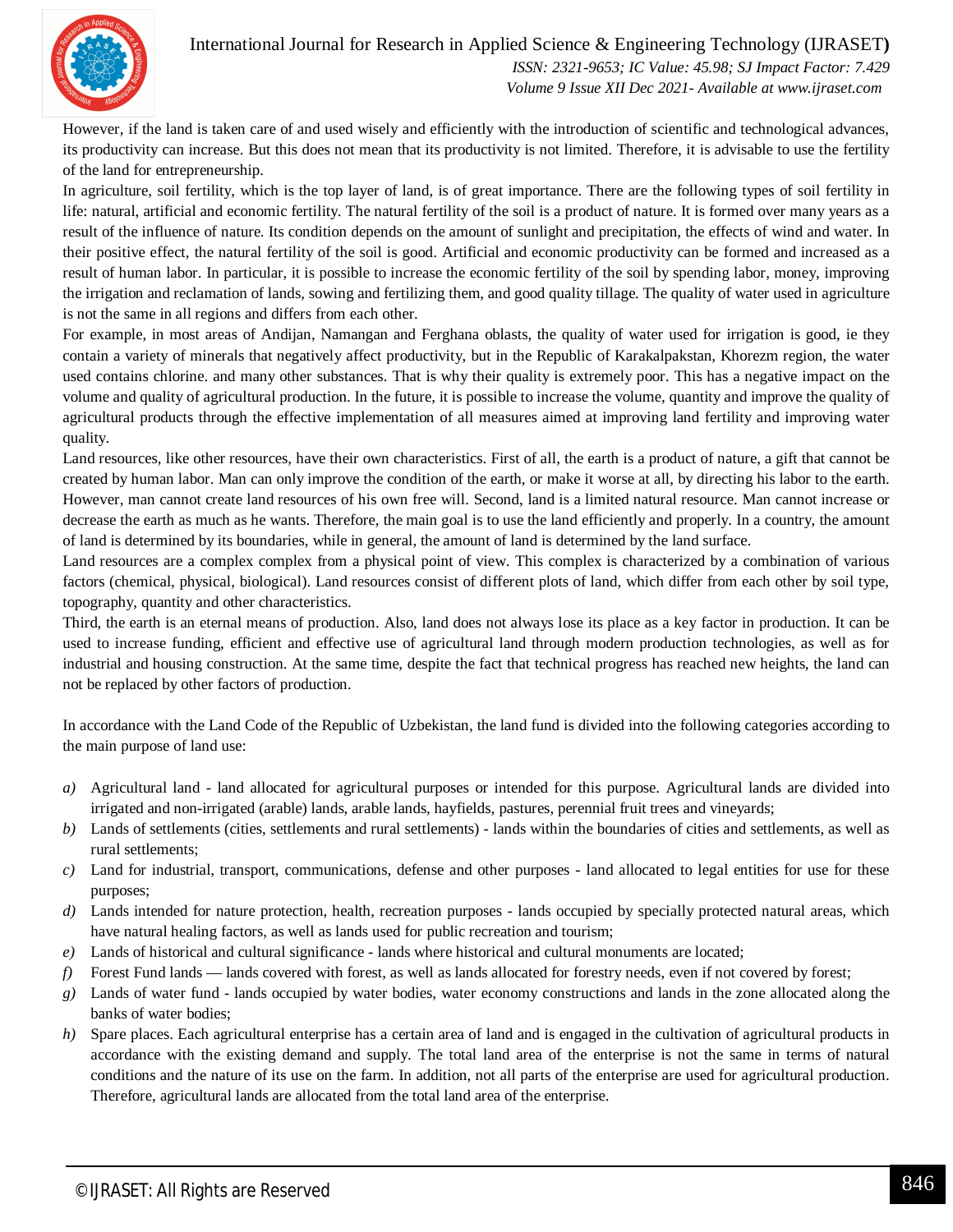

International Journal for Research in Applied Science & Engineering Technology (IJRASET**)**  *ISSN: 2321-9653; IC Value: 45.98; SJ Impact Factor: 7.429 Volume 9 Issue XII Dec 2021- Available at www.ijraset.com*

The stratification of land according to its natural quality and economic use is of great economic importance in the current conditions of a market economy. Because according to these characteristics, the scope and level of issues such as land tax, rent, land price are determined. It is impossible to create a land cadastre without it. Agricultural lands are lands that are directly related to agriculture and are chronically used for the cultivation of agricultural products. Agricultural lands are arable lands, ie lands where cereals and other crops are always planted, orchards, ie lands where perennial fruit trees are always planted, pastures are pastures where livestock are constantly grazed, hayfields are always hayfields.

#### **REFERENCES**

- [1] Samatov G ".A., Rustamova I.B., Sheripbayeva U.A. Economics and management of agriculture.- T .: 2012. 346 p.
- [2] Umrzoqov O ".P., Toshboyev A.J., Rashidov J., Toshboyev A.A. Agricultural Economics and Management: A Study Guide. T .: Iqtisod moliya, 2008. 268 p.
- [3] Qosimova D.S. Management Theory: A Study Guide. T .: TDIU, 2009. 208 p.
- [4] Charles W. L. Hill, Steven L. McShane. Principles of Management. 13th ed. ISBN 978-0-07-353012-3. -New York, 2008. -529 p.
- [5] Richard L.Daft. Management. 12th ed. ISBN 978-1-285-86198-2. -Boston, 2016. 798 p.
- [6] Rickky W. Griffin. Fundamentals of Management. 8th ed. ISBN 978-1-285-84904-1. Texas, 2016. 547 p.
- [7] Ronald D. Kay, William M. Edwards, Patricia A.Duffy. Farm management. 6th ed. ISBN 978-0-07-302829-3 ISBN 0-07-302829-0. -New York, 2008. 463 p.
- [8] https://azkurs.org/